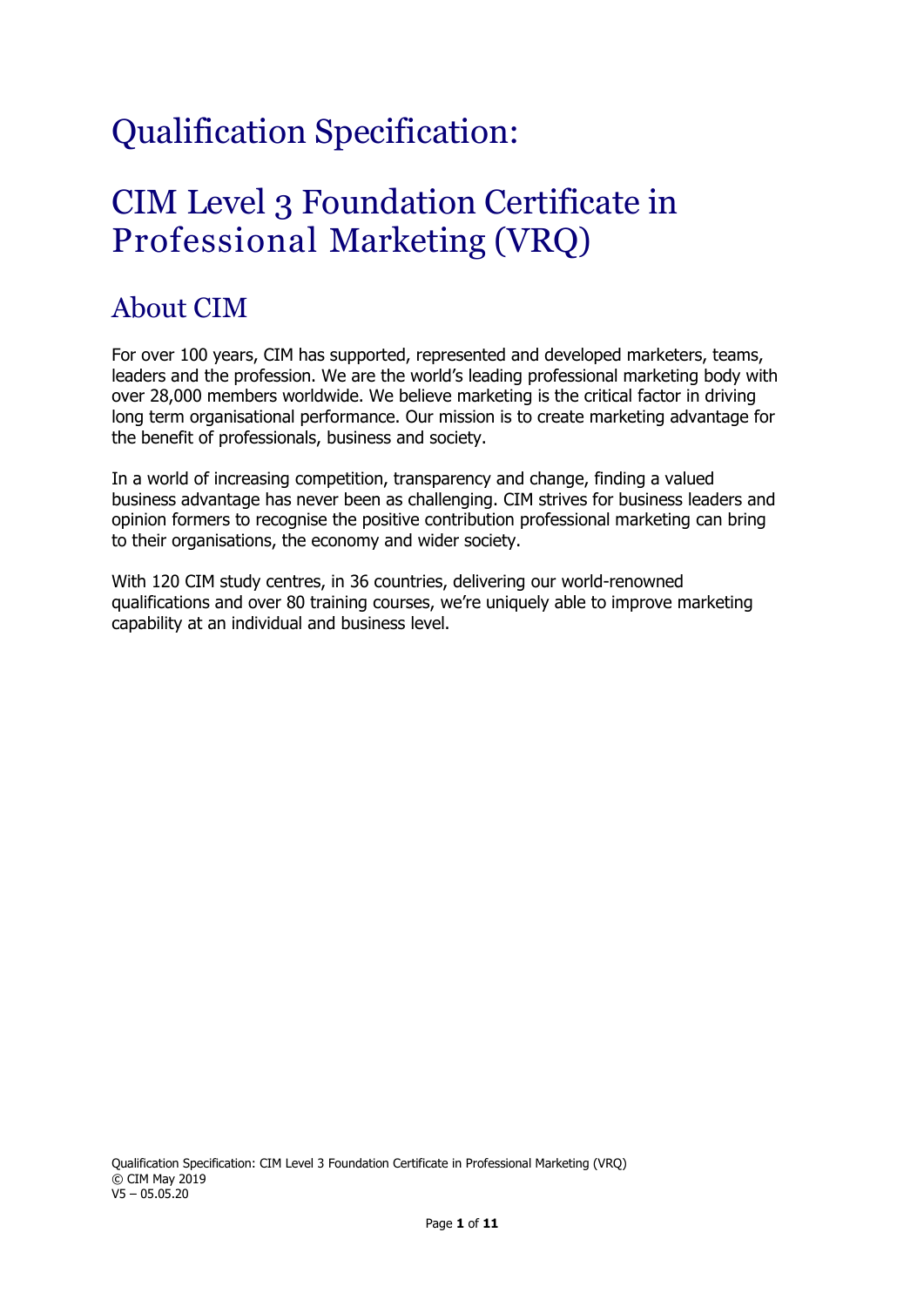## Professional Marketing Competencies

The Professional Marketing Competencies focus on three key competency areas: 'Core', 'Technical' and 'Behaviour'. The 'Behaviour' indicators reflect the demand for transferable skills and articulates a level of proficiency rather than seniority.



The Professional Marketing Competencies have been instrumental in the development of the CIM Level 3 Foundation Certificate in Professional Digital Marketing. The knowledge base, technical and behaviour skills from the Professional Marketing Competencies have been embedded into the qualification design and development to create a 'fit-for-purpose' employer-led qualification. Please see: [https://www.cim.co.uk/media/6762/cim-professional](https://www.cim.co.uk/media/6762/cim-professional-marketing-competencies.pdf)[marketing-competencies.pdf](https://www.cim.co.uk/media/6762/cim-professional-marketing-competencies.pdf)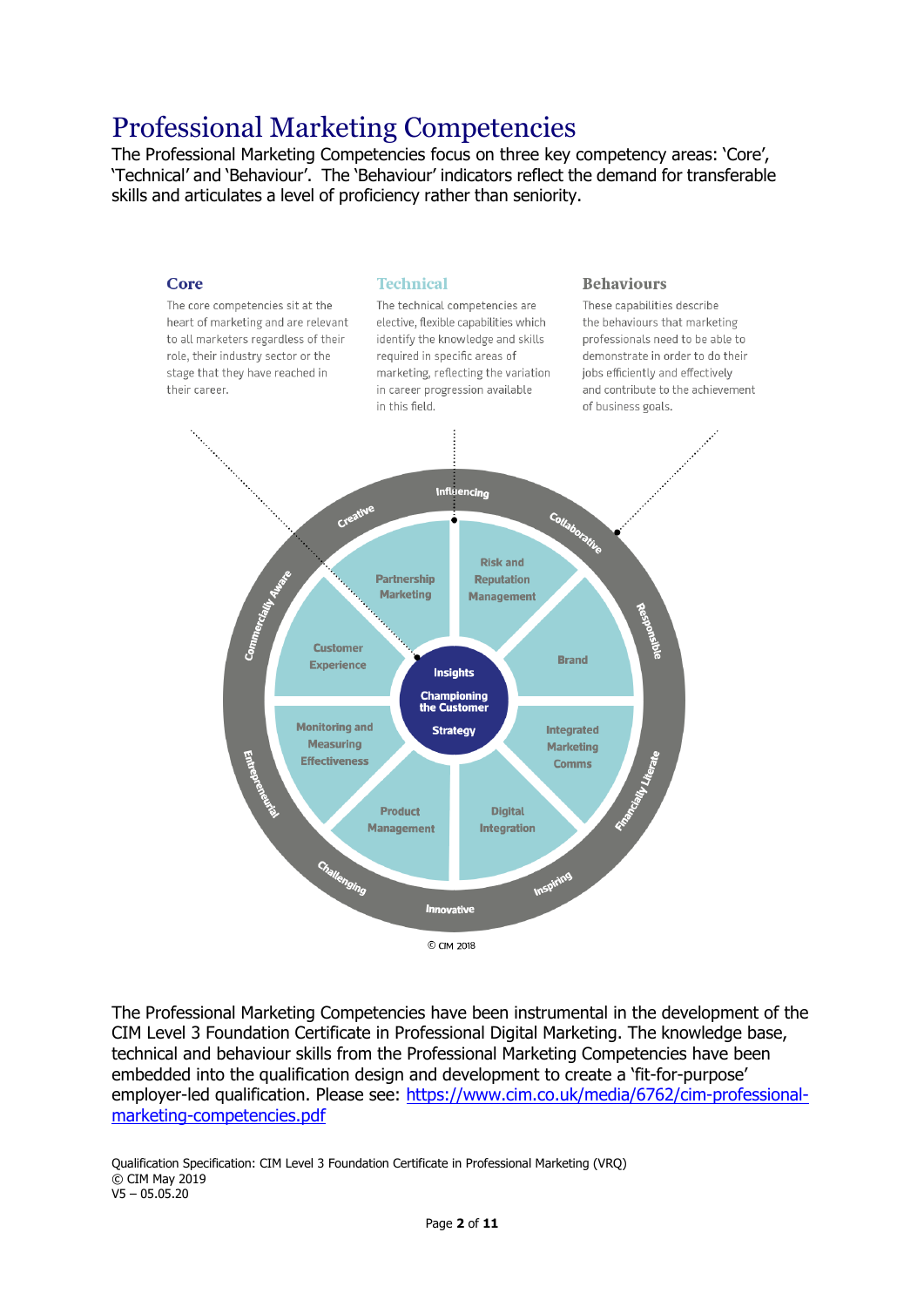# CIM Level 3 Foundation Certificate in Professional Marketing (VRQ)

# Background

The CIM Level 3 Foundation Certificate in Professional Marketing has been developed following extensive employer-led research across a range of sectors and size of organisation; qualification providers; academics and students.

## The qualification

Successful completion of the CIM Level 3 Foundation Certificate in Professional Marketing will equip the student with the knowledge, skills and understanding to be able to perform in a support level role and to carry out an essential and successful professional marketing role within the workplace.

To achieve the CIM Level 3 Foundation Certificate in Professional Marketing, a pass in the mandatory module and specified elective module is required. Each module can be achieved as a distinct, self-contained Award qualification.

The modules currently available at Level 3:



### Who is it for?

The CIM Level 3 Foundation Certificate in Professional Marketing is aimed at those both in a job that already involves marketing or those who wish to find out about marketing with the intention of starting a marketing career.

Some typical job titles may include: marketing assistant, promotional assistant and marketing campaigns assistant.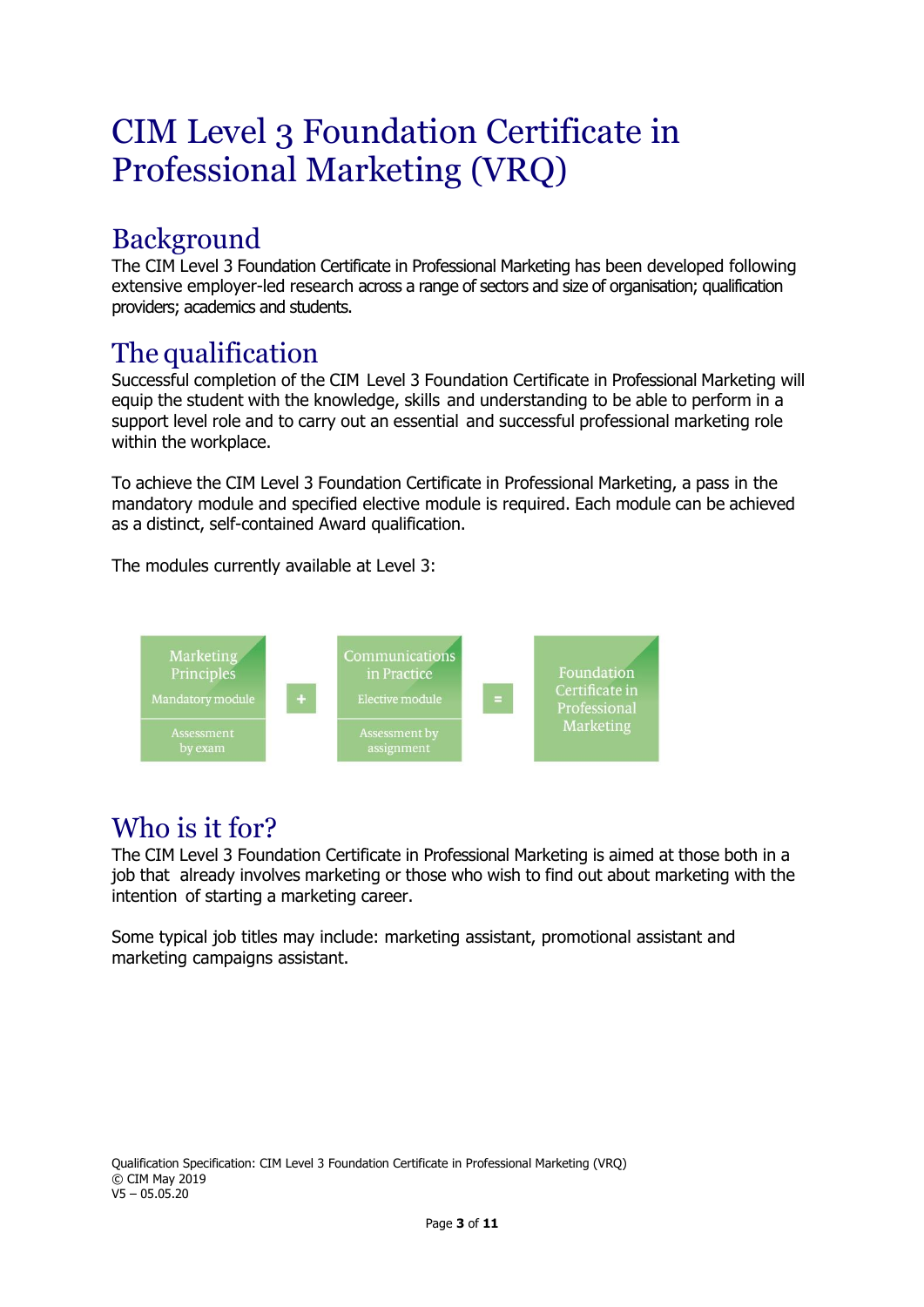## Entry requirements

It is not necessary to have any previous experience or knowledge of marketing.

If English is not your first language, you will also need to provide evidence of achieving one of the following English Language qualifications within the last two years: IELTS Academic Module with overall score of 6.5 (each component pass mark must be 6.0 or above) or Cambridge Certificate of Advanced English grade B or above. CIM will consider other equivalent alternatives.

#### The Modular Pathway

The Level 3 qualifications are designed with flexibility with options to complete both a Foundation Certificate qualification (two modules) or simply an Award qualification (one module).

The CIM Level 3 Foundation Certificate qualifications comprise of the following:



At Level 3, CIM qualifications are the CIM Level 3 Foundation Certificate in Professional Marketing and CIM Level 3 Foundation Certificate in Professional Digital Marketing. If a module is studied as a standalone module, an individual Award qualification can be achieved.

These will be titled as follows:

| <b>Module</b>               | <b>Award qualification name</b>                       |
|-----------------------------|-------------------------------------------------------|
| <b>Marketing Principles</b> | CIM Level 3 Award in Marketing Principles (VRQ)       |
| Communications in Practice  | CIM Level 3 Award in Communications in Practice (VRO) |
| Digital Fundamentals        | CIM Level 3 Award in Digital Fundamentals (VRQ)       |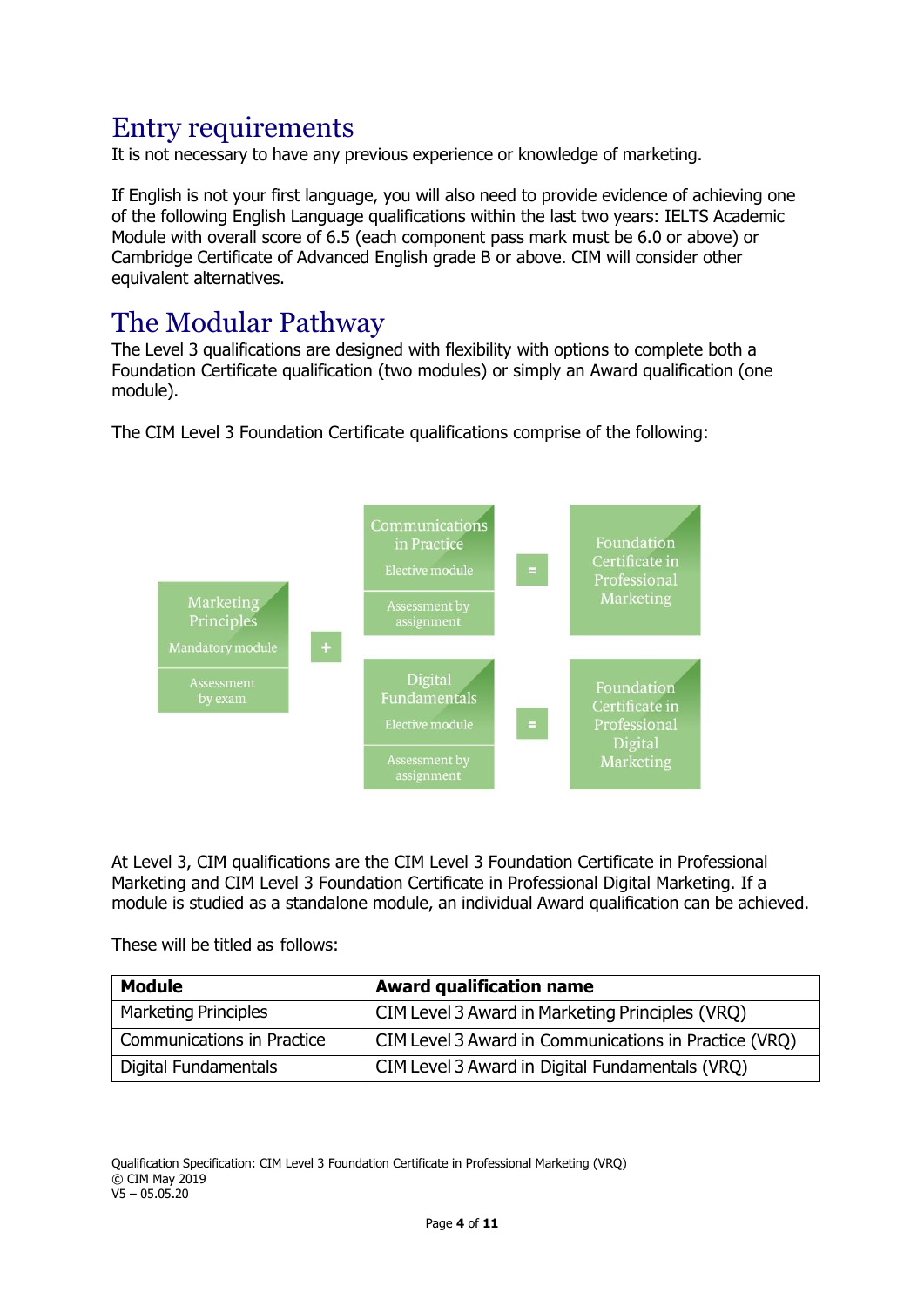#### Progression

Successful achievement of the CIM Level 3 Foundation Certificate in Professional Marketing (VRQ) or CIM Level 3 Foundation Certificate in Professional Digital Marketing (VRQ) will allow progression onto the CIM Level 4 Certificate in Professional Marketing (VRQ) and CIM Level 4 Certificate in Professional Digital Marketing (VRQ) [www.cim.co.uk/qualifications](http://www.cim.co.uk/qualifications)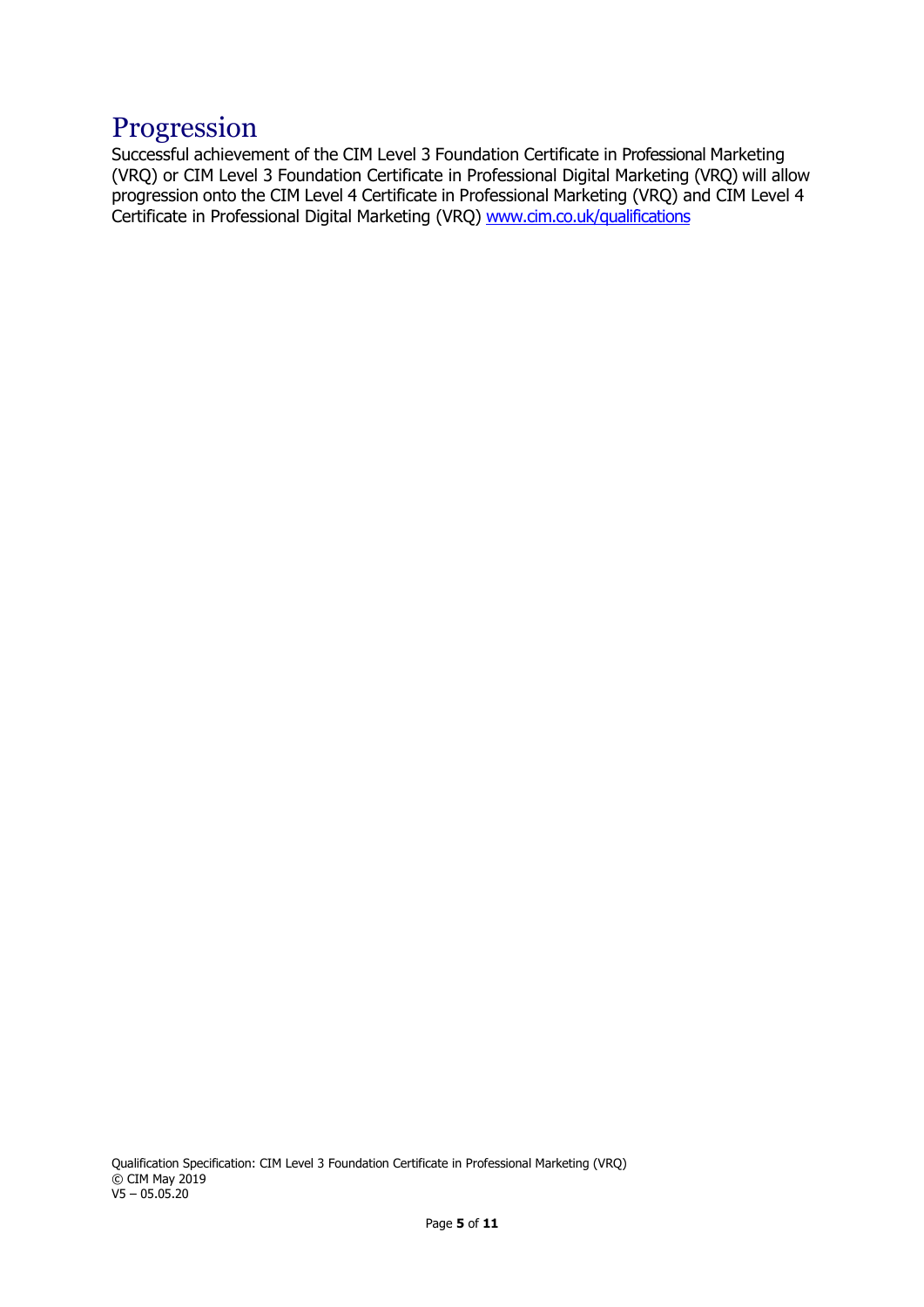# Credits, Guided Learning Hours (GLH) and Total Qualification Time (TQT)

The CIM Level 3 Foundation Certificate in Professional Marketing has been calculated as carrying 24 credits, which equates to approximately 240 hours Total Qualification Time (TQT) and 180 hours of Guided Learning Hours (GLH). Each of the two modules within the Foundation Certificate qualification is worth 12 credits, 120 hours of TQT and 90 hours of GLH.

**Credits** – Each module has a credit value which indicates how many credits are awarded when a module is completed. The credit value also gives an indication of how long it will normally take to achieve a module or qualification. One credit usually equates to 10 hours of learning.

**Guided learning hours (GLH)** – The number of hours of teacher-supervised or directed study time required to teach a qualification, or unit of a qualification.

**Total Qualification Time** – is the amount of time it is expected to take, on average, to complete the learning outcomes of a module to the standard defined by the assessment criteria and includes:

- guided learning hours
- practical and work-based learning
- assessment preparation time and
- assessment time
- supported self-study time

#### Modes of study

Enrolment at a CIM Accredited Study Centre is required to study a CIM Modular Pathway qualification. The following modes of study are available:

- face to face
- blended
- online
- revision support

Please visit <http://www.cim.co.uk/study-centres> for more information on which centres offer CIM qualifications and mode of study.

### How it is assessed

A combination of assessment methodologies are used for the CIM Level 3 Foundation Certificate in Professional Marketing. Assessment methods used within the qualification are employer-driven, practitioner-based, relevant and appropriate for business needs.

In addition, assessments for all qualifications comply with regulatory requirements, are fit for purpose, fair, valid, reliable and manageable to ensure confidence in the standard of learner achievement.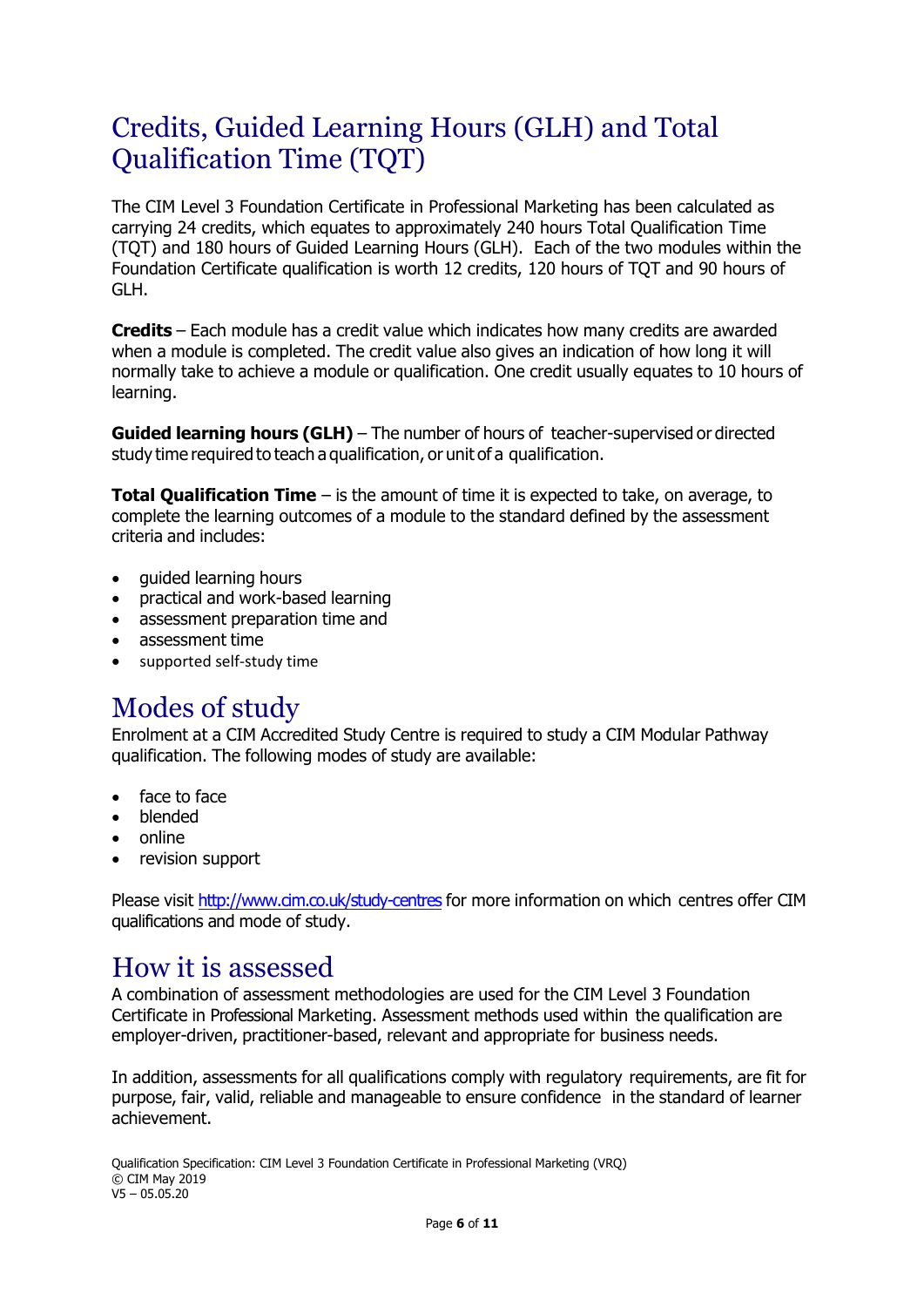**Marketing Principles** – external assessment: an online examination comprising multiplechoice questions

**Communications in Practice** – external assessment: an assignment based on a short case study

#### How the assessments are delivered and when

There are three assessment sessions per year. These will take place in December, March/April, and June/July.

Marketing Principles will be assessed by an online multiple-choice question examination. Examinations will be conducted online under controlled, invigilated conditions.

Communications in Practice will be assessed by assignment. Assignment briefs will be available for Accredited Study Centres to view six months in advance of the assessment session to which it relates.

#### How it is graded

Grading will be applied to each module as well as to the overall qualification.

| <b>Distinction</b> | (D) | 70-100   |
|--------------------|-----|----------|
| <b>Merit</b>       | (M) | 60-69    |
| Pass               | (P) | 50-59    |
| Fail               | (F) | $0 - 49$ |

The percentage mark along with the corresponding grade will be issued for each module. To achieve the total qualification each individual module mark needs to be 50 marks or above.

The calculation of the overall qualification grade will be carried out based on an aggregate score of two modules out of 200. The following table outlines the marks required to secure the overall grade. The qualification certificate will contain the overall grade only (no percentage mark).

| Grades acknowledged on overall<br>l certificate | Total marks required across two modules |
|-------------------------------------------------|-----------------------------------------|
| Distinction                                     | 140 and above                           |
| Merit                                           | Between 120 and 139                     |
| Pass                                            | Between 100 and 119                     |

#### When are results issued/ratified?

Results will be issued/ratified within 10 weeks of assessment sitting/submission. Results are made available to learners via e-mail and online via the MyCIM portal. Certificates will be issued for each module achieved and upon completion of the qualification.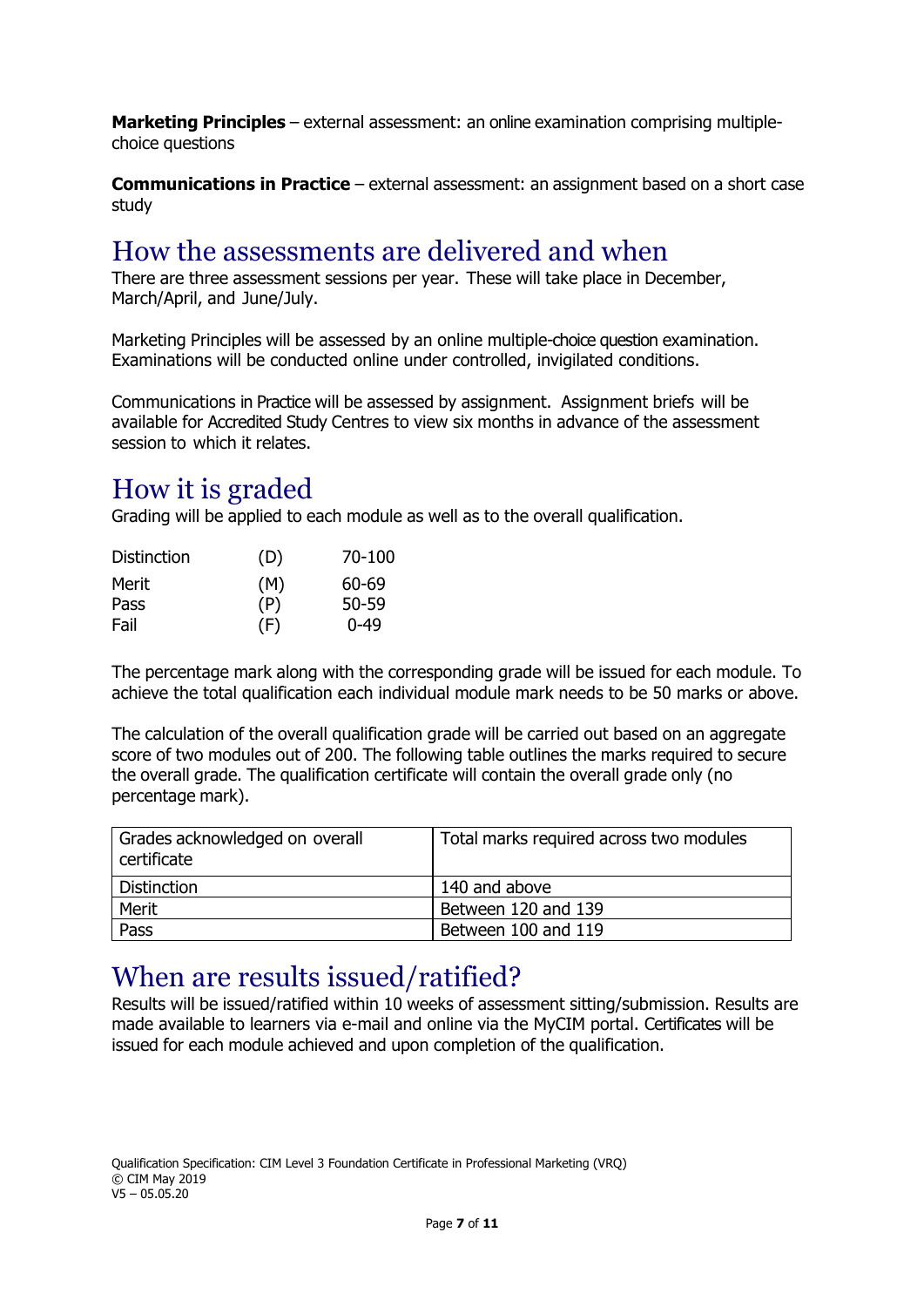# Module specifications

CIM has produced individual module specifications for each of the Level 3 modules. These specifications detail the requirements of the module and include the module content. The module content covers:

**Level** – this positions the level of the module within the Regulated Qualifications Framework (RQF).

**Credit value** – each module has a credit value which indicates how many credits are awarded when a module is completed. The credit value also gives an indication of how long it will normally take to achieve a module or qualification. One credit usually equates to 10 hours of learning.

**Total Qualification Time** – this is the average amount of time it will take to complete the module. This includes guided learning hours, practical and work-based learning, assessment preparation time and assessment time.

**Purpose statement** – gives a summary of the purpose of the module.

**Assessment** – gives the assessment methodology for the module.

**Overarching learning outcome** – the learning outcomes of the module sets out what a learner will know, understand or be able to do as a result of successfully completing the module.

**Assessment criteria** – specify the standard required to achieve each of the learning outcomes.

**Indicative content** – provides guidance on what is required to achieve the assessment criteria and related learning outcomes, however it is not intended to be an exhaustive list.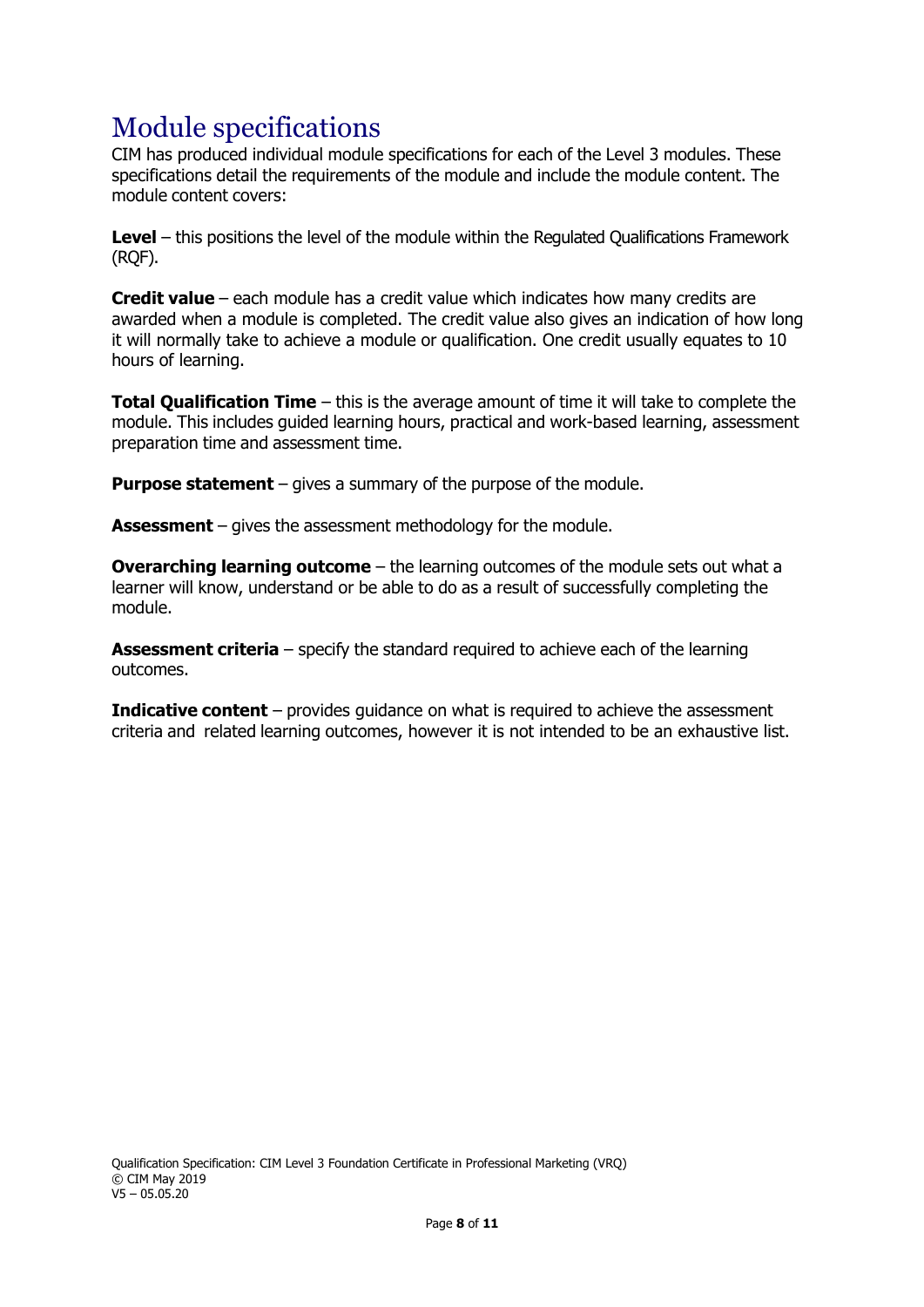## What we mean by command words

Command words are used in every question/task/sub-task and are designed to inform the approach to the assessment. The list of command words below enables a clear indication of what is required at Level 3.

# Level 3 – Command words

| <b>Command word</b> | <b>Interpretation of command word</b>                                      |
|---------------------|----------------------------------------------------------------------------|
| <b>Analyse</b>      | Separate information into components and identify their<br>characteristics |
| <b>Apply</b>        | Put into effect in a recognised way                                        |
| <b>Argue</b>        | Present a reasoned case                                                    |
| <b>Assess</b>       | Make an informed judgement                                                 |
| <b>Calculate</b>    | Work out the value of something                                            |
| <b>Comment</b>      | Present an informed opinion                                                |
| <b>Compare</b>      | <b>Identify similarities</b>                                               |
| <b>Complete</b>     | Finish a task by adding to given information                               |
| <b>Consider</b>     | Review and respond to given information                                    |
| <b>Contrast</b>     | Identify differences                                                       |
| <b>Criticise</b>    | Assess worth against explicit expectations                                 |
| <b>Debate</b>       | Present different perspectives on an issue                                 |
| <b>Deduce</b>       | Draw conclusions from information provided                                 |
| <b>Define</b>       | Specify meaning                                                            |
| <b>Describe</b>     | Set out characteristics                                                    |
| <b>Develop</b>      | Take forward or build upon given information                               |
| <b>Discuss</b>      | Present key points                                                         |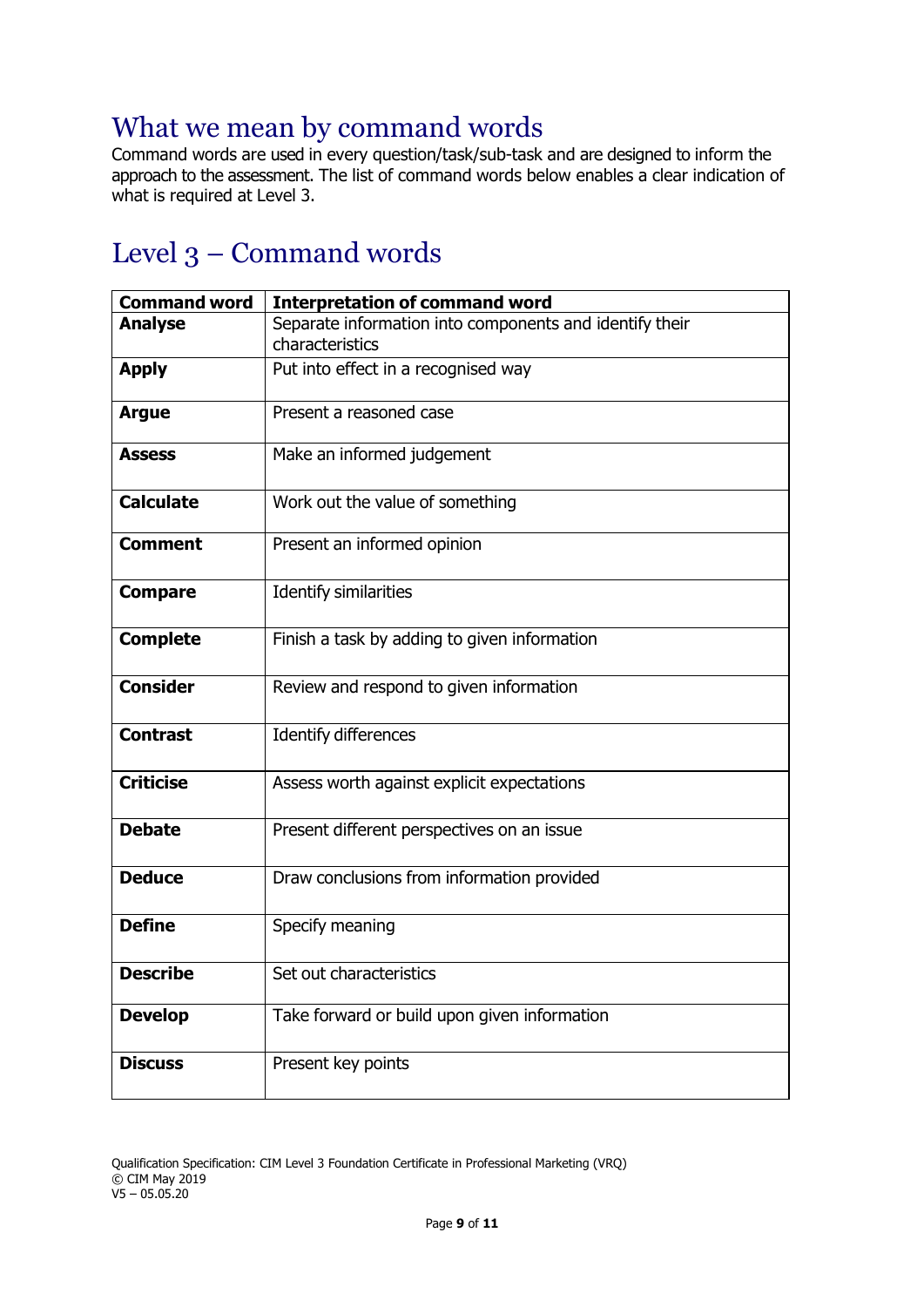| <b>Estimate</b>   | Assign an approximate value                           |
|-------------------|-------------------------------------------------------|
| <b>Evaluate</b>   | Judge from available evidence                         |
| <b>Examine</b>    | Investigate closely                                   |
| <b>Explain</b>    | Set out purposes or reasons                           |
| <b>Explore</b>    | Investigate without preconceptions about the outcome  |
| <b>Give</b>       | Produce an answer from recall                         |
| <b>Identify</b>   | Name or otherwise characterise                        |
| <b>Illustrate</b> | Present clarifying examples                           |
| <b>Interpret</b>  | Translate information into recognisable form          |
| <b>Justify</b>    | Support a case with evidence                          |
| <b>Outline</b>    | Set out main characteristics                          |
| <b>Prove</b>      | Demonstrate validity on the basis of evidence         |
| <b>Recommend</b>  | Put forward proposals, supported by a clear rationale |
| <b>Relate</b>     | Demonstrate connections between items                 |
| <b>Review</b>     | Survey information                                    |
| <b>State</b>      | Express in clear terms                                |
| <b>Suggest</b>    | Present a possible case                               |
| <b>Summarise</b>  | Present principal points without detail               |

Please refer to the individual module specifications for detailed and specific information on each module.

For further information about all CIM qualifications please visit [www.cim.co.uk.](http://www.cim.co.uk/)